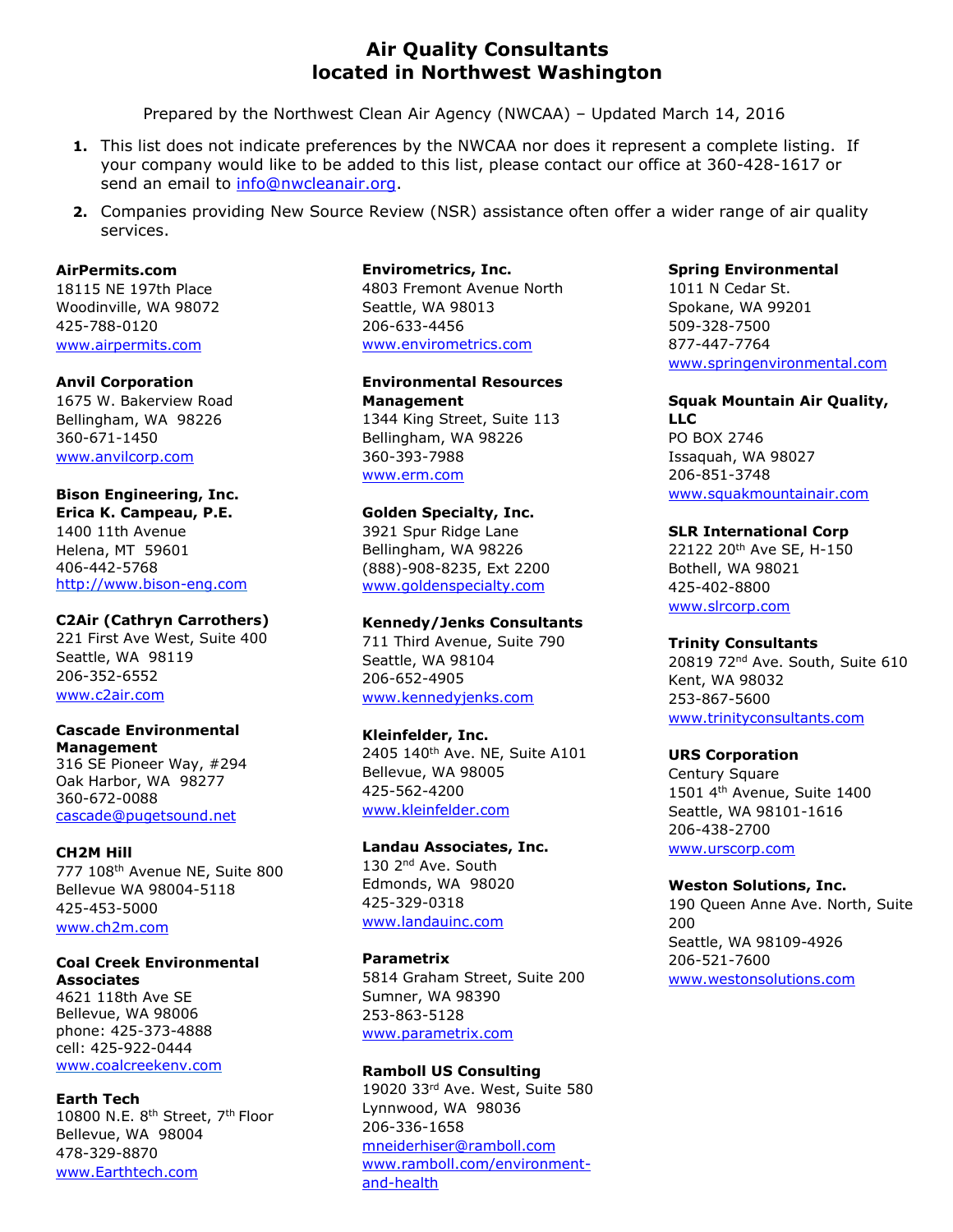# **Air Quality Consultants located in Northwest Washington**

Prepared by the Northwest Clean Air Agency (NWCAA) – Updated March 14, 2016

- **1.** This list does not indicate preferences by the NWCAA nor does it represent a complete listing. If your company would like to be added to this list, please contact our office at 360-428-1617 or send an email to info@nwcleanair.org.
- **2.** Companies providing New Source Review (NSR) assistance often offer a wider range of air quality services.

*STACK TESTING LINKS (ActiveSet does not include all area testing firms)*

**Bison Engineering, Inc. / Erica K. Campeau, P.E.** 1400 11th Avenue Helena, MT 59601 406-442-5768 http://www.bison-eng.com ecampeau@bison-eng.com

## **Washington testing firms**

http://activeset.org/stack\_testers/ west /washington\_alaska.htm#6

**Source testing info & services**  http://activeset.org